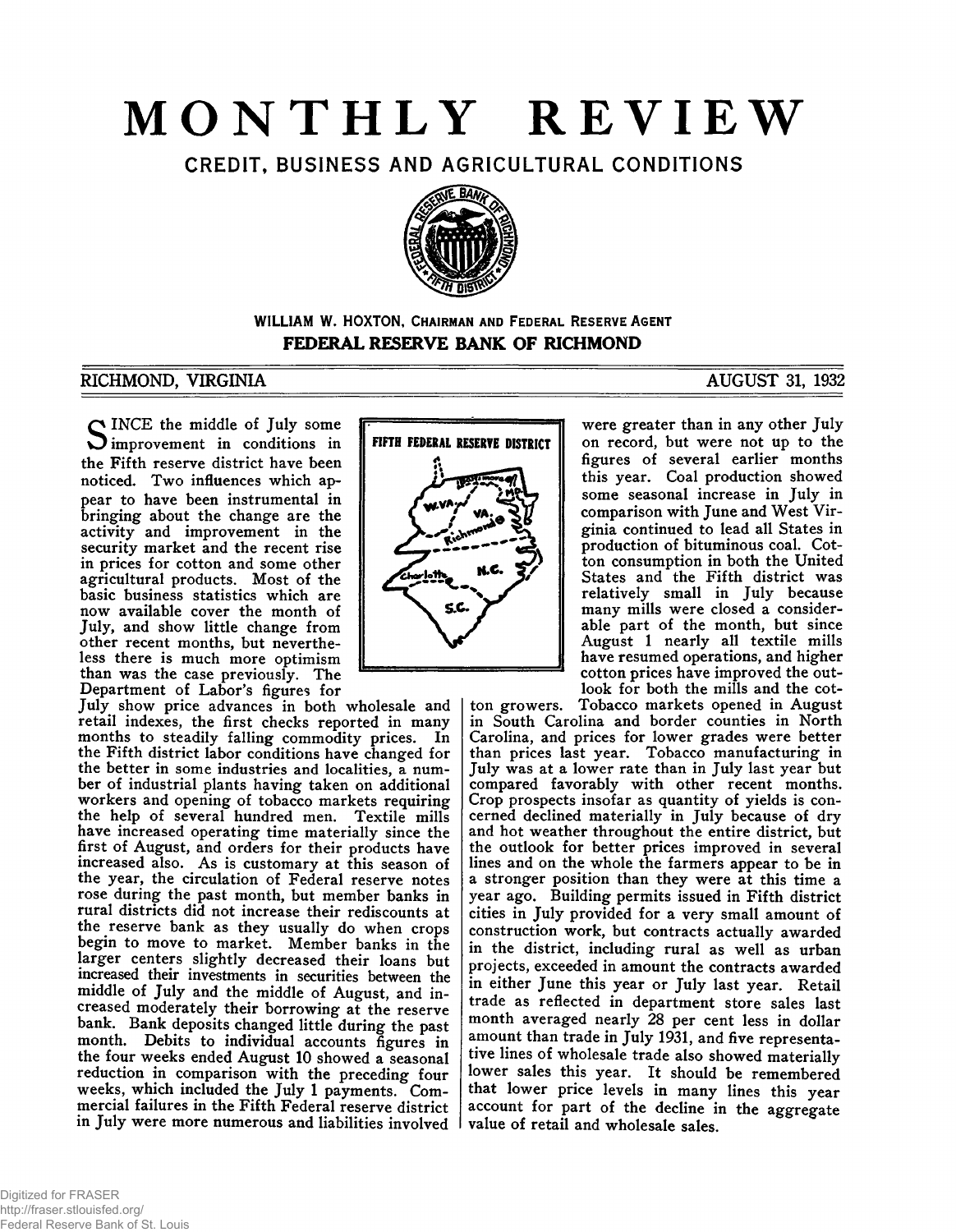# Digitized for FRASER http://fraser.stlouisfed.org/ Federal Reserve Bank of St. Louis

|                                                                                                                                                                                                                                       | 000 omitted                                                                  |                                                                              |                                                                                    |
|---------------------------------------------------------------------------------------------------------------------------------------------------------------------------------------------------------------------------------------|------------------------------------------------------------------------------|------------------------------------------------------------------------------|------------------------------------------------------------------------------------|
| <b>ITEMS</b>                                                                                                                                                                                                                          | Aug. 15<br>1932                                                              | July 15<br>1932                                                              | Aug. 15<br>1931                                                                    |
| Rediscounts held<br>----------------<br>Government securities<br>Other earning assets<br>---------------<br>Total earning assets<br>Circulation of Fed. Res. notes<br>Members' reserve deposits<br>Cash reserves<br>Reserve ratio<br> | \$28,226<br>2,767<br>47.133<br>78,126<br>96.140<br>49.786<br>77.632<br>51.83 | \$29,957<br>3,659<br>47,133<br>80.749<br>91.918<br>50.487<br>79.768<br>51.27 | \$19,008<br>4,010<br>31,558<br>60<br>54,636<br>68.782<br>60,133<br>91,037<br>65.13 |

The figures in the accompanying table show the principal items on the condition statement of the Federal Reserve Bank of Richmond as of August 15, 1932, in comparison with corresponding figures a month and a year earlier. Rediscounts for member banks, contrary to seasonal trend, declined by \$1,731,000 during the past month, but at the middle of August showed an increase of \$9,218,000 over rediscounts held on the corresponding date last year. Holdings of open market paper on the latest date were smaller than holdings on either July 15 this year or August 15 last year. Government securities held by the Federal Reserve Bank of Richmond remained unchanged during the past month, but totaled \$15,575,000 more than on August 15, 1931. Total earning assets of this Bank decreased by \$2,623,000 between July 15 and August 15, but on the latter date exceeded earning assets as of August 15 last year by \$23,490,000. There was a seasonal increase in the circulation of Federal Reserve notes amounting to \$4,222,000 during the past month, partly due to a need for currency in connection with the opening of South Carolina auction tobacco markets, but the increase in circulation during the past two months was greater than usually occurs. It is probable that part of the increase is due to the influence of the new tax on checks, which has caused many people to pay current bills with currency. This is borne out by the fact that the number of checks handled by the reserve bank has notably decreased. At mid-August the volume of notes in actual circulation showed an increase of \$27,358,000 over the amount in circulation a year earlier, an increase due at least in part to hoarding, which although not increasing has not materially decreased. Member bank reserve deposits dropped \$701,000 between the middle of July and the middle of August, and showed a decline amounting to \$10,347,000 during the past year, both decreases being due to lower requirements against materially smaller deposits in member banks. The several changes in the statement of the Federal Reserve Bank of Richmond resulted in declines in cash reserves during last month and last year, the decrease during the month amounting to \$2,136,000 and the drop during the year to \$13,405,000. The ratio of cash reserves to note and deposit liabilities combined rose 0.56 points last month, but declined 13.3 points during the past year.

**Member Bank Statement**

|                                                                                                                                                                                     | 000 omitted                                                                                   |                                                                                               |                                                                                               |
|-------------------------------------------------------------------------------------------------------------------------------------------------------------------------------------|-----------------------------------------------------------------------------------------------|-----------------------------------------------------------------------------------------------|-----------------------------------------------------------------------------------------------|
| ITEMS                                                                                                                                                                               | Aug. 10<br>1932                                                                               | July 13<br>1932                                                                               | Aug. $12$<br>1931                                                                             |
| Loans on stocks and bonds (in-<br>cluding Governments)<br>Total loans and discounts<br>Investments in stocks and bonds<br>Reserve bal. with F. R. Bank.<br>Borrowed from F. R. Bank | \$119,454<br>203,568<br>323,022<br>257,718<br>34,753<br>12,690<br>273,702<br>228,860<br>7.871 | \$123,485<br>204,210<br>327,695<br>247.200<br>34.665<br>12,840<br>277,071<br>229,315<br>7.208 | \$158,700<br>248,448<br>407.148<br>227,548<br>41.063<br>12,781<br>333,702<br>263,281<br>3.368 |

Forty-nine member banks in twelve leading cities of the Fifth Federal reserve district make weekly reports of condition to the Federal Reserve Bank of Richmond, and the accompanying table shows the totals of the principal items for the latest available date, August 10, 1932, in comparison with corresponding figures a month and a year earlier. It should be understood that the figures reflect the composite condition of the reporting banks on the report dates only, and are not necessarily the highest or lowest figures that occurred during the period under review.

Total loans is the forty-nine reporting member banks declined by \$4,673,000 between July 13 and August 10, this year, nearly all of the decrease being in loans on securities. Investments of the reporting banks in stocks and bonds rose \$10,518,000 during the past month, all of which was in ownership of Government securities. Aggregate reserve balances of the reporting banks at the reserve bank showed only a daily fluctuation between July 13 and August 10, increasing by \$88,000. On the other hand, cash in vaults declined \$150,000 during the month, and deposits dropped \$3,824,000, demand deposits declining \$3,369,000 and time deposits decreasing \$455,000. The reporting banks increased their borrowing at the reserve bank by \$663,000 duiing the month under review. On August 10, 1932, twenty-one of the forty-nine institutions were rediscounting at the Federal Reserve Bank of Richmond.

Comparison of the August 10, 1932, figures with those for August 12, 1931, shows a decrease of \$84,126,000 in total loans during the year, and an increase of \$30,170,000 in investments in securities. Aggregate reserve balance with the Federal Reserve Bank of Richmond totaled \$6,310,000 less on the 1932 date than a year earlier, and cash in vaults declined \$91,000 during the year. Total deposits declined \$94,421,000 between the middle of August last year and this, of which \$60,000,000 was in demand and \$34,421,000 was in time deposits. On August 10, 1932, the reporting banks were borrowing \$4,503,000 more from the reserve bank than they were borrowing on August 12, 1931. Twentyone of the forty-nine banks were rediscounting at the reserve bank on the 1932 date, while last year at the same time only nine were borrowing.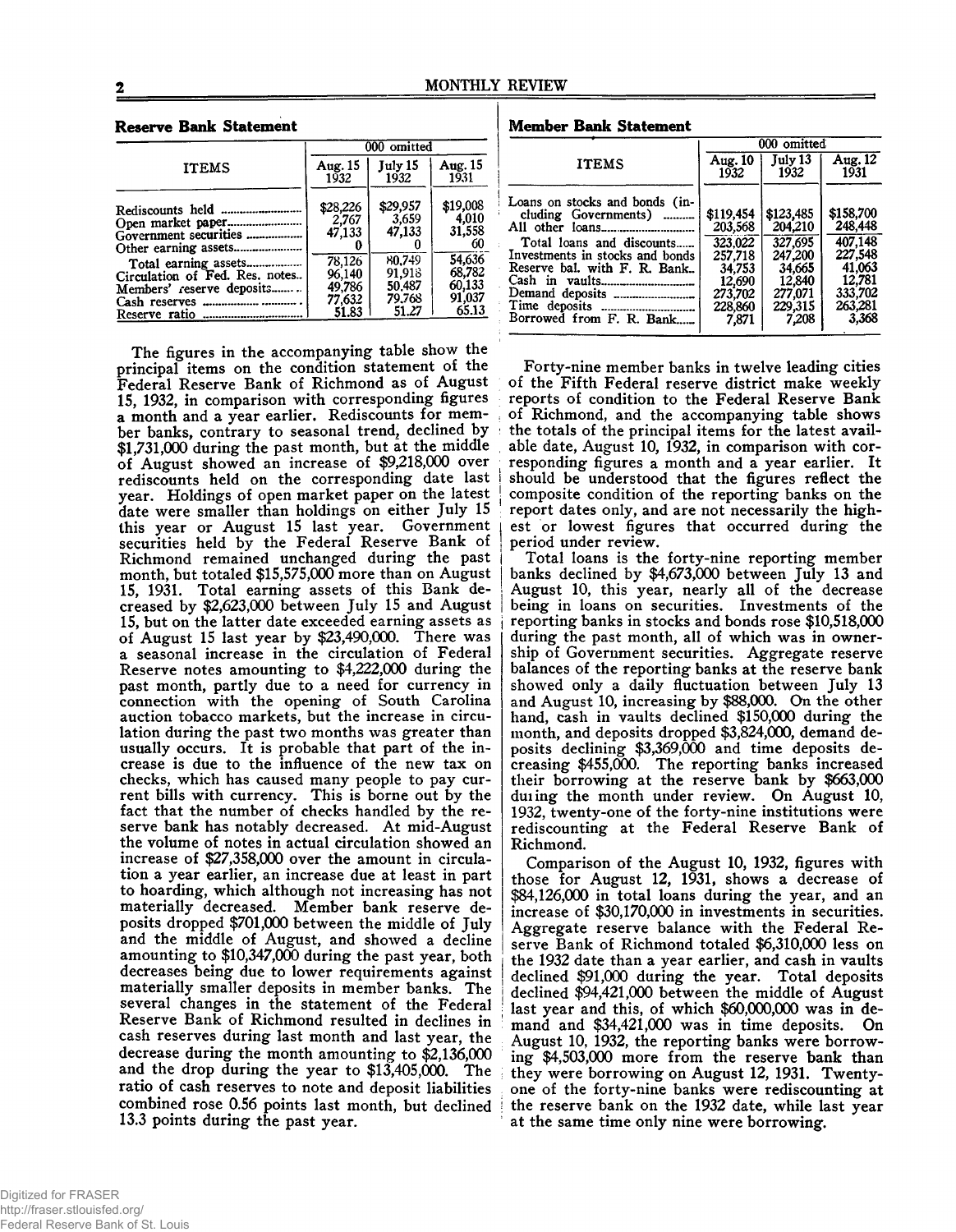#### **Time and Savings Deposits**

Time deposits in forty-nine regularly reporting member banks and aggregate deposits in twelve mutual savings banks in Baltimore totaled \$440- ,607,538 at the end of July 1932, a slightly lower figure than \$442,717,818 at the end of June this year and materially less than \$473,216,490 a year ago.

**Debits to Individual Accounts**

|                                                                                                                                                                                                                                                                                                                                                                                                                                                                     | 000 omitted                                                                                                                                                                                                                              |                                                                                                                                                                                                                                           |                                                                                                                                                                                                                                                |  |
|---------------------------------------------------------------------------------------------------------------------------------------------------------------------------------------------------------------------------------------------------------------------------------------------------------------------------------------------------------------------------------------------------------------------------------------------------------------------|------------------------------------------------------------------------------------------------------------------------------------------------------------------------------------------------------------------------------------------|-------------------------------------------------------------------------------------------------------------------------------------------------------------------------------------------------------------------------------------------|------------------------------------------------------------------------------------------------------------------------------------------------------------------------------------------------------------------------------------------------|--|
| <b>CITIES</b>                                                                                                                                                                                                                                                                                                                                                                                                                                                       | Total debits, four weeks ended                                                                                                                                                                                                           |                                                                                                                                                                                                                                           |                                                                                                                                                                                                                                                |  |
|                                                                                                                                                                                                                                                                                                                                                                                                                                                                     | Aug. 10,<br>1932                                                                                                                                                                                                                         | July 13,<br>1932                                                                                                                                                                                                                          | Aug. 12,<br>1931                                                                                                                                                                                                                               |  |
| Asheville, N. C<br>Baltimore, Md.<br>Charleston, S. C<br>Charleston, W. Va<br>Charlotte, N. C<br>Columbia, S. C<br>Cumberland, Md.<br>Danville, Va.<br>Durham, N. C<br>Greensboro, N. C<br>Greenville, S. C<br>Hagerstown, Md.<br>Huntington, W. Va<br>Lynchburg, Va.<br>Newport News, Va<br>Norfolk, Va.<br>Portsmouth, Va.<br>Raleigh, N. C<br>Richmond, Va.<br>Roanoke, Va.<br>Spartanburg, S. C<br>Washington, D. C<br>Wilmington, N. C<br>Winston-Salem, N. C. | \$<br>6,499<br>272,689<br>7,356<br>22,624<br>24,730<br>10,415<br>4,464<br>3,502<br>11,766<br>8,398<br>6,969<br>4,934<br>8,749<br>10,066<br>5,899<br>31,047<br>2,997<br>11,490<br>88,535<br>15,352<br>3,970<br>177,266<br>5.644<br>19,285 | \$<br>6,541<br>259,227<br>8,671<br>30,497<br>28,585<br>12,336<br>6,985<br>4,482<br>12,127<br>9,847<br>7,769<br>6,332<br>9,738<br>11,659<br>6,394<br>33,850<br>3,231<br>14,543<br>106,738<br>16,790<br>4,980<br>195,842<br>6,508<br>25,702 | \$<br>10,182<br>373,602<br>18,590<br>30,885<br>34,588<br>16,009<br>7,078<br>5,907<br>19,411<br>14,769<br>11,958<br>6,796<br>12,995<br>11,961<br>9,777<br>42,326<br>3,770<br>21,941<br>101,393<br>22,480<br>7,006<br>189,371<br>8,291<br>26,312 |  |
| Fifth District Totals                                                                                                                                                                                                                                                                                                                                                                                                                                               | Ŝ.<br>764,646                                                                                                                                                                                                                            | 829,374<br>\$                                                                                                                                                                                                                             | \$1,007,398                                                                                                                                                                                                                                    |  |

Aggregate payments by checks drawn on clearing house banks in twenty-four cities of the Fifth Federal reserve district are shown in the accompanying table for three equal periods of four weeks, ended August 10, 1932, July 13, 1932, and August 12, 1931, thus affording opportunity for comparison of the latest available figures with those of the preceding like period this year and the corresponding period a year ago. Lower price levels this year in many lines affect the comparison of the 1932 figures with those for 1931, and account for part of this year's decline.

During the four weeks ended August 10 this year, aggregate debits to individual, firm and corporation accounts in the reporting cities totaled \$764,646,000, a decrease of \$64,728,000, or 7.8 per cent, under aggregate debits in the preceding four weeks, ended July 13, 1932, every city on the reporting list except Baltimore showing lower figures for the more recent period. A decline at this time is seasonal, due chiefly to large semi-annual and quarterly payments occurring in the earlier period, around July 1. Last year the decline between the two periods was 8.4 per cent, somewhat more than the 7.8 per cent decrease this year. Baltimore showed an increase of 5.2 per cent.

A comparison of the figures reported for the four weeks ended August 10 this year with the figures for the corresponding period ended August 12, 1931, shows a decline of \$242,752,000, or 24.1 per cent, but at least part of this decrease was due to lower price levels this year. Every one of the twenty-four reporting cities show materially lower figures for the 1932 period.

#### **Commercial Failures**

Commercial insolvencies in the Fifth Federal reserve district in July 1932 totaled 173, with aggregate liabilities amounting to \$4,545,602, an increase in number of 94.4 per cent and a rise in liabilities of 244.2 per cent in comparison with 89 failures and estimated liabilities totaling \$1,320,725 in July 1931. Both the number of failures and the aggregate liabilities involved in Fifth district failures last month were larger than for any other July since the Federal Reserve Bank of Richmond began its insolvency record in 1919, but both figures last month were below those of June this year. The Fifth district record for July 1932 was much worse than the average record for the United States, which showed increases in number of insolvencies amounting to 30.9 per cent and in liabilities totaling 42.9 per cent in comparison with July 1931, but the unfavorable comparison was due in part to the relatively good record of the Fifth district in July last year. All of the twelve reserve districts reported more failures in July 1932 than in July 1931, and all except two districts, Philadelphia and St. Louis, reported greater liabilities this year.

#### **Employment**

In July and the first half of August some improvement was reported in employment conditions in the Fifth Federal reserve district. A considerable number of industrial plants took on additional workers, and one large corporation announced the restoration of wages to the level from which a cut was made last winter. The opening of tobacco markets in South Carolina and border North Carolina towns gave employment to several hundred persons.

# **Coal Production**

Bituminous coal production in the United States in July 1932 totaled 17,830,000 net tons, a larger output than 17,749,000 tons dug in June this year but much lower than 29,790,000 tons brought to the surface in July 1931. Total production of soft coal during the present calendar year to August 6 amounted to 166,806,000 tons, the lowest figure in many years. The July 23 report of the Bureau of Mines, Department of Commerce, gave coal production figures by States for the month of June 1932, and also for the first six months of this year in comparison with other recent years. West Virginia mines led in production in June with 5,682,000 net tons, Pennsylvania ranking second with 5,052,-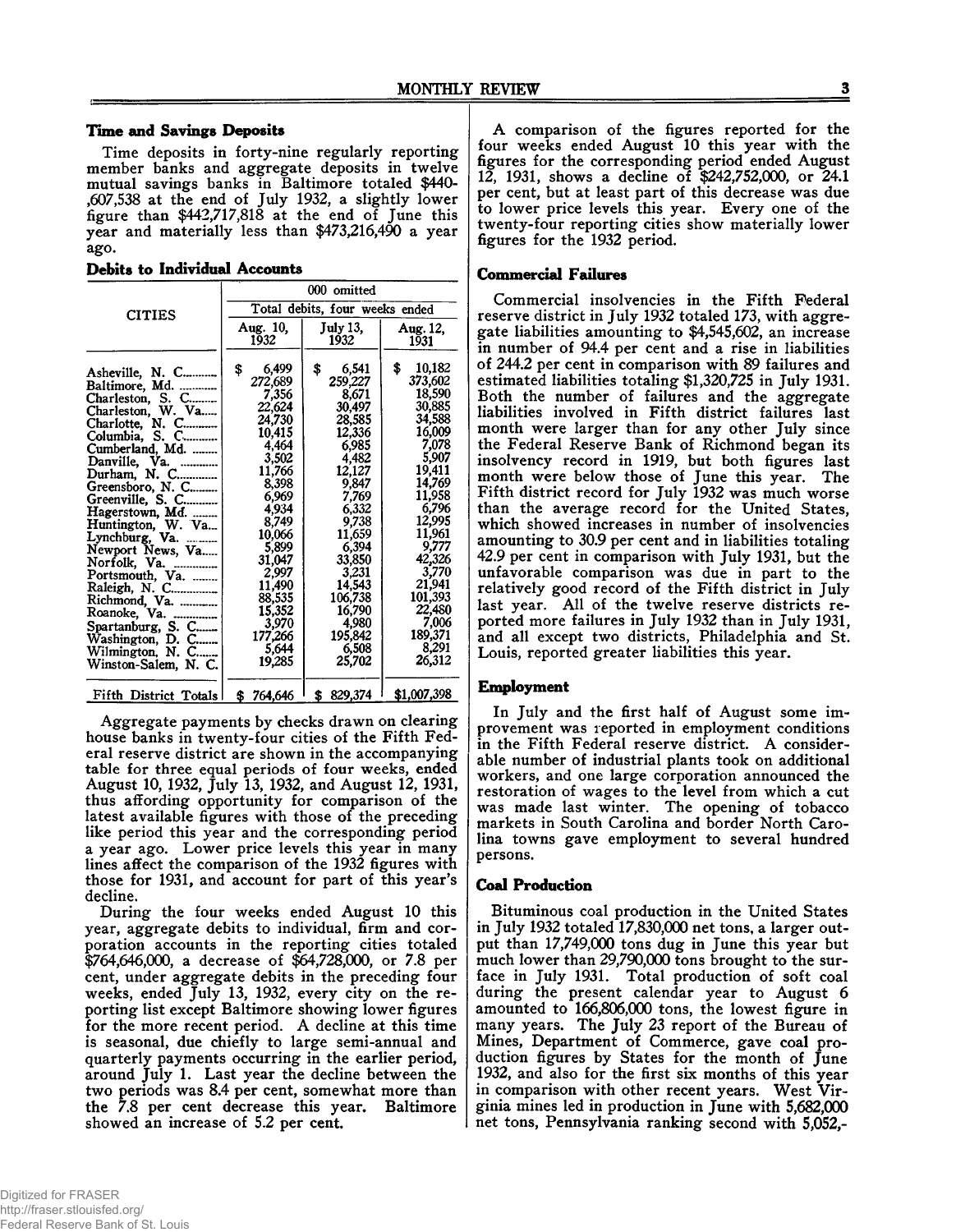000 tons and in the first half of this year West Virginia mined 39,965,000 tons against 36,741,000 tons mined in Pennsylvania.

# **Textiles**

It is customary for Southern textile mills to close for a week or ten days in July to give employees a vacation and to enable the management to overhaul machinery, and in July this year the restriction in operating time was extended further to prevent the accumulation of manufactured goods. However, since the first of August nearly all mills have started up again, and orders have increased, chiefly due to the influence of the Department of Agriculture's first cotton condition report of this season, which was issued on August 8. The outlook for the textile industry is now considered better than it has been for many months. Cotton consumption in the Fifth district mills in July 1932 totaled only 129,389 bales, a lower figure than 144,- 892 bales used in June this year, and 36 per cent less than 202,187 bales consumed in July 1931. Last month North Carolina mills used 66,144 bales, South Carolina mills used 56,729 bales, and Virginia mills used 6,516 bales, all lower figures than those reported for July 1931. July 1932 consumption in Virginia and the Carolinas was 46.4 per cent of National consumption, a higher figure than either 45.2 per cent of National consumption in June 1932 or 44.9 per cent in July 1931.

# **Cotton Statistics**

Spot cotton prices continued to range around 5*y2* cents per pound during the second half of July and the first week in August, but when the Department of Agriculture's first condition report of the year on the 1932 cotton crop was issued on August 8 prices of cotton rose more than a cent a pound, and has held the gain to the present writing. In our *Review* last month we quoted 5.53 cents per pound as the average paid for middling grade upland cotton, *%* inch staple, on leading Southern markets on July 15. The price rose to 5.65 cents on August 5. On August 12, the first date for which official averages were obtainable after the release of the August 8 condition report, the price was 6.82 cents, and on August 19, the latest date for which figures are available, the average price was 7.11 cents. Quotations are now higher than prices at this time last year.

The Department of Agriculture's first report on this year's probable production of cotton, issued on August 8, estimated the crop at only 11,306,000 equivalent 500-pound bales, which was about a million bales lower than private observers expected. As previously stated, the report immediately raised cotton prices more than a cent a pound. The Department said that prospects for this year's crop are more uncertain than usual because boll weevils are present in greater numbers than in any year since 1928. Mention is also made of a material re-

duction in the use of fertilizer this year, with resulting small plants in many sections of the cotton belt. The condition of the crop on August 1 was 65.6 per cent of a theoretical normal, and the prospective yield per acre was given as 149.6 pounds, both figures lower than the averages for the past ten years. The indicated yield of 11,306,000 bales compared with 17,096,000 bales ginned from the 1931 crop, a decrease this year of 5,790,000 bales, or 34 per cent. This year's yield, if realized on the basis of the August 1 condition, will be 3,352,000 bales less than average annual production during the past ten years.

In the cotton growing states of the Fifth reserve district, production this year is forecast to be materially smaller than last year, the decline averaging 37 per cent in comparison with the National decline of 34 per cent. South Carolina is expected to grow only 590,000 bales this year, a decrease of 41 per cent in comparison with 1,005,000 bales ginned in 1931. North Carolina's crop this year is forecast as 509,000 bales, showing a decline of 33 per cent from 756,000 bales grown last year. The Virginia cotton crop this year of 35,000 bales shows a decline of only 17 per cent under 42,000 bales ginned in 1931. Total figures for the district are  $1,134,000$  bales this year, compared with  $1,803,000$ bales gathered last year. Every cotton growing state in the United States shows a reduction in probable production this year.

Consumption of cotton in the United States in July 1932 totaled 278,656 bales, compared with 320,- 783 bales used in June this year and 450,884 bales in July 1931. Total consumption for the cotton year ended July 31, 1932, amounted to 4,869,103 bales, compared with 5,262,974 bales consumed in the corresponding period of the 1930-1931 season. Manufacturing establishments held 1,218,863 bales on July 31, compared with 1,322,793 bales held on June 30 and 995,526 bales on July 31, 1931. Public warehouses and compresses held 6,703,453 bales in storage at the end of July this year, compared with 7,154,241 bales so held a month earlier and 4,524,467 bales on July 31 last year. July exports totaled 449,476 bales, compared with 360,205 bales sent abroad in June 1932 and 259,059 bales exported in July 1931. Exports during the cotton year ended July 31 totaled 8,707,548 bales, compared with 6,759,927 bales shipped over seas during the corresponding year ended July 31, 1931. Spindles active at some time in July numbered 19,758,252, compared with 20,561,914 in June this year and 25,825,718 in July 1931.

Cotton consumption in the cotton growing states totaled 239,186 bales in July, compared with 274,- 687 bales used in June and 353,944 bales in July 1931. Last month's consumption in the cotton growing states amounted to 85.4 per cent of National consumption, a lower percentage than 85.6 per cent in June this year but higher than 78.5 per cent in July last year. Of the 239,186 bales of cotton consumed in the cotton growing states in July,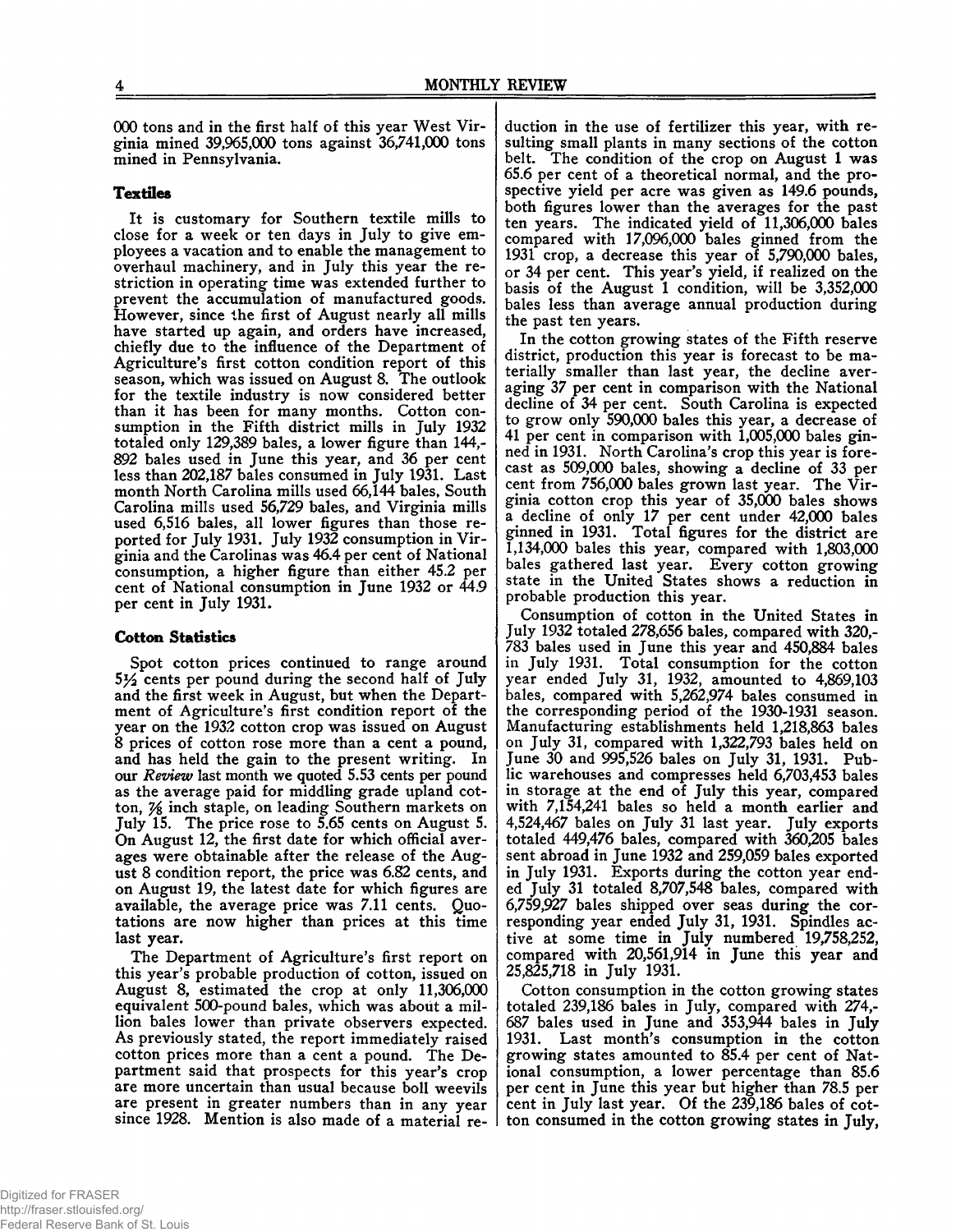**the fifth district mills used 129,389 bales, or 54.1 per cent, a lower percentage than** *572* **per cent of Southern consumption attained by Fifth district mills in July last year.**

# **Tobacco**

**Prospects for the tobacco crop in the Fifth district on August 1 indicate a yield of approximately 385.771.000 pounds in comparison with 684,996,000 pounds produced in the district in 1931, a reduction of 43.7 per cent in comparison with a National decrease of 3&3 per cent. In North Carolina, which leads in tobacco production in the Fifth district, a** yield of about 266,560,000 pounds is expected this **year, compared with 479,526,000 pounds in 1931. The Virginia crop on August 1 indicated a yield of 57.812.000 pounds, compared with 97,920,000 pounds grown last year. South Carolina tobacco is expected to yield 32,000,000 pounds, compared with 70,- 070.000 pounds in 1931. The Maryland crop of 26,- 064.000 pounds is below 32,160,000 pounds last year. Prospects in West Virginia are for a yield of 3,- 335.000 pounds this year, compared with 5,320,000 pounds grown in 1931. Tobacco auction markets m South Carolina and border counties in North Carolina opened early in August. Prices paid in ^'the early days of the present season were about the same as those of last year on the better grades : of tobacco, but low grades are selling higher than they did in 1931. As is the case in nearly all years, t;he tobacco brought to market in the first weeks** c<sub>of</sub> the season was chiefly primings and lugs. The **drastic reduction in tobacco yield this year has influenced prices on auction markets less than would be the case in most years, chiefly because recent larg e crops have built up an unusually large surplus of tobacco from which manufacturers can draw** if this year's crop turns out as short as is now in**dicated.**

# **Tobacco Manufacturing**

**On August 19, the Commissioner of Internal Revenuce is sued a report on taxes collected in July 1931** on matufactured tobacco products. July produc**tion** *of* **cigarettes in the United States numbered 9,534.022.443, compared with 10,699,528^523 cigarettes mupufactured in July 1931. Smoking and chewing tobacco declined from 27,253,731 pounds in July last year to 24,296,142 pounds in July this year. Cigars manufactured dropped from 478^00,- 849 in July 1931 to 361,240,267 in July 1932. Snuff production fell from 3,407,519 pounds to 2,437,112 pounds. During the month of July 1932, taxes on cigarettes totaled \$28,605,438, compared with \$32,- 103,234 collected in the corresponding month last year. Taxes on smoking and chewing tobacco de**creased during the same period from \$4,905,963 to **\$4,373,874. Cigarette manufacture dropped approximately 11 per cent below the production in July 1931, and other manufactured tobacco, exclusive** of cigars, is off between 12 and 13 per cent. Cigar **production shows the greatest decline, July 1932 production being approximately 25 per cent less than the output in July 1931.**

# **Agricultural Notes**

*Maryland* **crops declined seriously in condition during July, due to dry weather. Corn held its own, but production forecasts of all other crops were lower on August 1 than a month earlier. The wheat crop, in particular, turned out light in weight, and only 4,940,000 bushels were harvested in comparison with 9,696,000 bushels in 1931, this year's yield being the smallest since 1872. Fruit crops suffered ereatly in July, and the apple crop, forecast at 1,444,000 bushels on August 1, compared quite unfavorably with 3,458,000 bushels gathered last year. A peach crop of 312,000 bushels this year compares with 820,000 bushels in 1931. This year's corn crop is forecast at 16,058,000 bushels, in comparison with 20,710,000 bushels grown in 1931. A 1932 oat crop of 1,500,000 bushels is 25 per cent less than 2,010,000 bushels last year. Irish potatoes this year amounting to 3,230,000 bushels compare better with 3,360,000 bushels dug in 1931 than most other crops, but the 1932 sweet potato crop of 1,480,000 bushels is 26 per cent below the 1931 yield of 2,013,000 bushels. The only Maryland crops which show larger yields this year than last are barley and hay.**

*Virginia* **crops declined during July as a result of unfavorable weather conditions throughout most sections of the State. The poorest conditions are reported in the Central and Southern counties where the rainfall was very light. Corn suffered more than any other crop and many fields were seriously damaged by the hot, dry weather during the latter part of the month. Showers since August 1 have improved conditions in many sections, but some parts of the State continue dry. The final production of such crops as corn, cotton, tobacco and peanuts will depend upon weather conditions during August as this is the critical month in the development of these crops. Early threshing reports show that the wheat yield was even less than had been estimated on July 1. Heads were poorly filled and the grains were small and in some cases shriveled. Total production of wheat is estimated at 6,520,000 bushels, compared with 13,266,000 bushels harvested last year. The August 1 condition of com indicates a production of 31,500,000 bushels, compared with 43,061,000 bushels harvested last year. Prospects for late hay crops declined considerably during July. The yield of hay harvested in June and July was fairly good, however, so total production of hay is estimated at 894,000 tons, compared with 993,000 tons harvested last year. The condition of pastures declined rapidly during July and on August 1 the condition was reported at 64 per cent of normal, compared with 90 per cent last year. Rains since August 1 have revived pastures in many sections of the State, but generally frequent show-**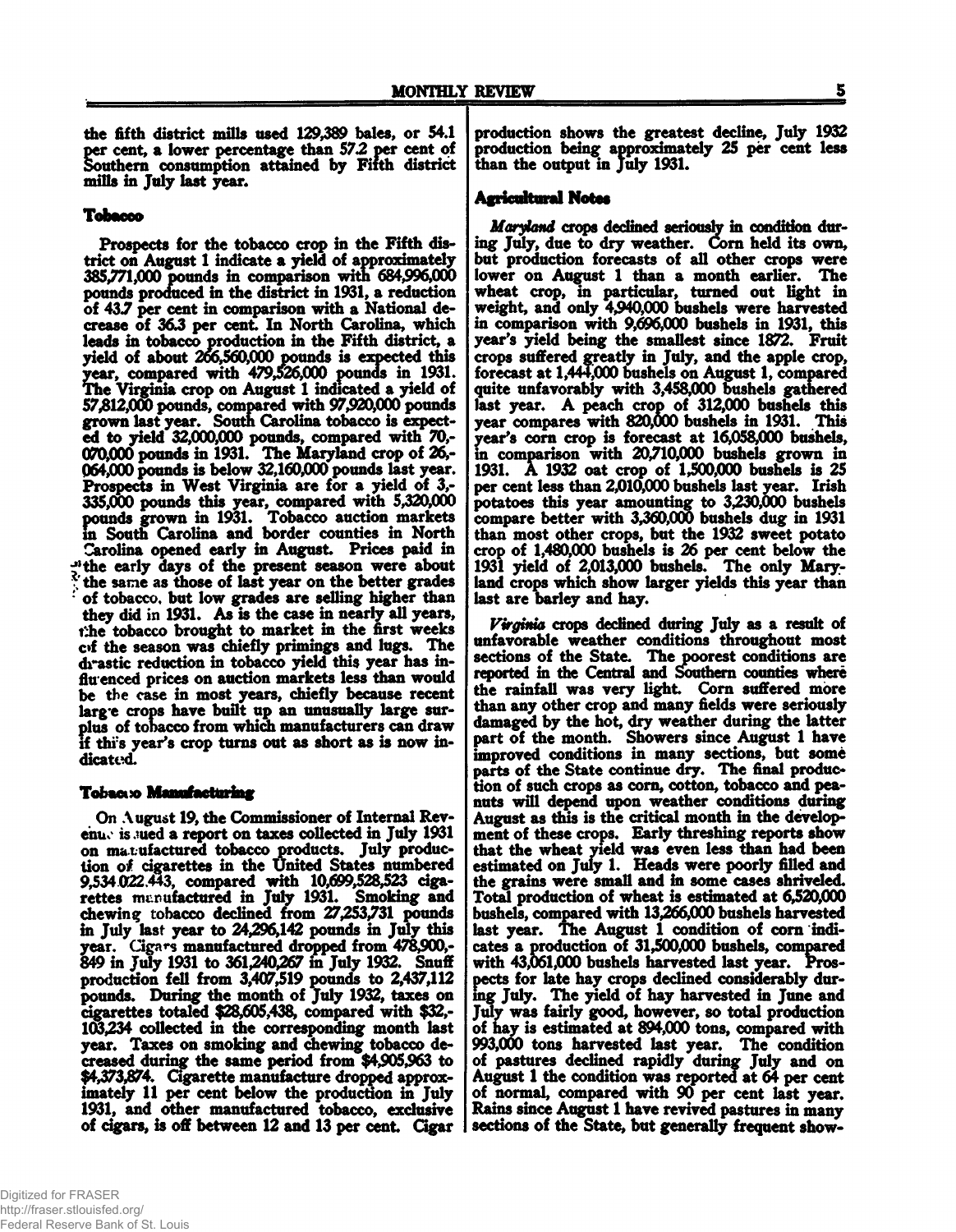**era will be needed daring August to restore pastures to their usual condition. The growth of peanuts was retarded by dry weather but growers were able to cultivate the fields and there is practically no grass, which in a wet season causes a heavy reduction in the yield of nuts. The stand is good and the plants have an excellent color, but no estimate of production can be made until the acreage to be hogged off is determined by the farmers. Early commercial potato growers reported a crop of 7,175,000 bushels, compared with 10,639,000 bushels last year. The condition of sweet potatoes declined in July and a crop of 4,560,000 bushels is indicated, compared with 4,750,000 bushels harvested last year. Weather conditions during August will largely determine the final yield; The Virginia commercial apple crop is estimated to be 2,040,000 barrels, compared with 3,500,000 barrels harvested last year. The quality of apples this season is reported to be very good except for scab injury in poorly sprayed orchards. Peach prospects declined last month as weather conditions were unfavorable** and the production will be less than was estimated **earlier in the season. The total production for the State is estimated to be 306,000 bushels, compared with 1,600,000 bushels produced last year. The size of the fruit is smaller than usual but otherwise the quality is very good.**

*North Carolina* **experienced the hottest and dryest July in many years, and some sections of the State had near drought conditions. The rainfall during the month consisted mostly of light showers which were of little benefit to plants. The severely hot ten-day period about the middle of July was seriously harmful to crops. During the last few days in July and the first of August good rains occurred generally over the State, but these were not sufficient to relieve the dry conditions. Corn has probably suffered more from drought than other major crops, and this year's yield is estimated at 35,520,- 000 bushels, compared with 48,072,000 bushels harvested in 1931. The peanut crop showed a condition of 71 per cent on August 1, compared with 80 per cent a year earlier. The crop has a healthy appearance and showers early in** August **were beneficial, but no estimate of production can yet be made. The North Carolina wheat crop of 3,515,000** bushels **compares with 4,407,000 bushels threshed last year, and the oat crop of 3,978,000 bushels this year compares with 4,531,000 bushels harvested in 1931. The hay crop of 1932 is estimated at 551,000 tons, compared with 677,000 tons last year. The total apple crop is forecast at 1,460,000 bushels, compared with** **5.328.000 bushels gathered in 1931, and this year's peach crop of 1,540,000 bushels compares with 3,- 128.000 bushels last year. The sweet potato crop of 6,853,000 bushels in comparison with 6,560,000 bushels dug in 1931 shows the only increase in production among the North Carolina crops.**

*South Carolina* **suffered from hot, dry weather in July, and crop prospects declined materially. The indicated yield per acre of all crops combined on August 1 was 13.3 per cent below the ten-year average. However, good rains early in August improved the situation for all crops except corn, most of which was too far advanced for the rain to help. Prospects for corn production declined during the month from a forecast of 23,780,000 bushels on July 1 to 17,220,000 bushels on August 1, a decrease of 28 per cent during July and 25 per cent less than 22.994.000 bushels harvested in 1931. Favorable weather during the balance of the season may help late corn to some extent, but the August 1 condition indicated the smallest yield since ISOl. Hay prospects also were cut by the dry weather in July, and the forecast of 135,000 tons is 24 per cent less than 178.000 tons cut last year. South Carolina's apple crop for this year is only 141,000 bushels, compared with 320,000 bushels gathered last year, and the 1932 peach crop of 704,000 bushels compares quite .** unfavorably with 1,840,000 bushels in 1931. The  $\frac{\pi}{6}$ **oat crop threshed out 7,974,000 bushels this year, compared with 9,450,000 bushels harvested in 1931.'' Wheat produced a larger yield this year than last, 703.000 bushels for 1932 comparing with 689,000 bushels in 1931, and this year's sweet potato crotp of 4,200,000 bushels is 32 per cent above the sho rt crop of 3,180,000 bushels dug last year.**

*West Virginia* **crops averaged only 847 per cent, of the ten-year average in condition on August 1, and prospects were for materially lower yields this year in nearly all crops. The forecast of corn production for 1932 is 11,448,000 bushels, compared, with 12.934.000 bushels harvested in 1931. This year's yield of wheat, 1,254,000 bushels, compares; with 2.373.000 bushels last year. Oats turned out 2,- 584.000 bushels this year and 3,552,000 bushels in 1931, and this year's hay yield of 583,000 tons compares with 650,000 tons last year. The Irish potato crop this year is estimated at 3,120,000 bushels, which shows little change from 3,200,000 bushels last year. The West Virginia apple crop of 5,215,- 000 bushels is less than half the 1931 yield of 12,- 954.000 bushels, and the 1932 peach crop yielded only 176,000 bushels, in comparison with 1,030,000 bushels in 1931.**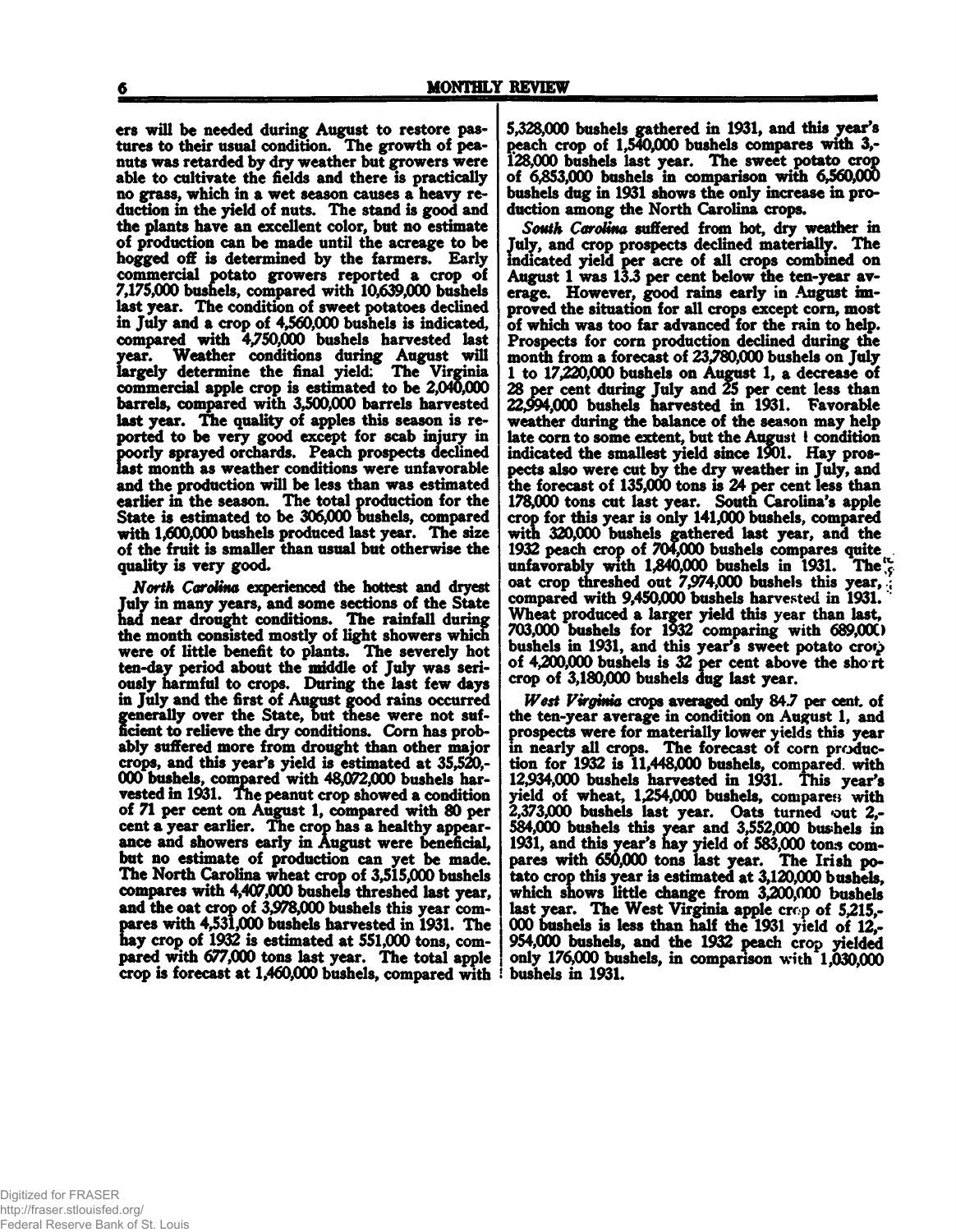#### **Construction**

#### **Building Permits Issued, Fifth District Cities, July 1932 and 1931**

|                      |                | <b>Total Valuation</b><br><b>Permits Issued</b> |             |                    |
|----------------------|----------------|-------------------------------------------------|-------------|--------------------|
| <b>CITIES</b>        | 1932           | 1931                                            | 1932        | 1931               |
| Baltimore, Md.       | 929            | 1,179                                           | \$1,022,400 | \$4,989,120        |
| Cumberland, Md.      | 8              | 20                                              | 8,710       | 62,865             |
| Frederick, Md.       | 8              | 15                                              | 9,928       | 28,362             |
| Hagerstown, Md.      | 10             | 12                                              | 4,635       | 20,145             |
| Salisbury, Md.       | 12             | 30                                              | 5,200       | 88,775             |
| Danville, Va.        | 7              | 11                                              | 5,888       | 11,880             |
| Lynchburg, Va.       | 23             | 32                                              | 115.665     | 77,380             |
| Norfolk, Va.         | 91             | 151                                             | 103,030     | 233,093            |
| Petersburg, Va.      | 3              | 7                                               | 622         | 18,080             |
| Portsmouth, Va.      | 19             | 35                                              | 5,765       | 21,435             |
| Richmond, Va.        | 104            | 140                                             | 77,198      | 287,285            |
| Roanoke, Va.         | 27             | 29                                              | 12,670      | 41,775             |
| Bluefield, W. Va     | 2              | 5                                               | 36,500      | 12,500             |
| Charleston, W. Va    | 84             | 40                                              | 20,613      | 149,828            |
| Clarksburg, W. Va    | 14             | 12                                              | 5,240       | 22,400             |
| Huntington, W. Va    | 8              | 13                                              | 2,890       | 8,850              |
| Asheville, N. C      | 21             | 26                                              | 8,395       | 18,300             |
| Charlotte, N. C      | 19             | 50                                              | 4,605       | 80,510             |
| Durham, N.<br>C      | 18             | 21                                              | 41.050      | 70,925             |
| Greensboro, N. C     | 36             | 29                                              | 9,694       | 24,565             |
| High Point, N. C     | 5              | 20                                              | 5,800       | 96.625             |
| Raleigh, N. C        |                | 18                                              | 8,169       | 25,715             |
| Rocky Mount, N. C    |                | 9                                               | 845         | 51,800             |
| Salisbury, N. C      | $\frac{18}{5}$ | 6                                               | 13,225      | 11,040             |
| Wilmington, N. C     | 11             | 17                                              | 5.950       | 32.200             |
| Winston-Salem, N. C. | 33             | 84                                              | 11.250      | 97.500             |
| Charleston, S. C     | 39             | 47                                              | 30,834      | 93.025             |
| Columbia, S. C       | 29             | 56                                              | 30,600      | 61,612             |
| Creenville, S. C     | 23             | 21                                              | 12,575      | 62,035             |
| 1 ock Hill, S. C     | 8              | 15                                              | 5,335       | 252,193            |
| Spartanburg, S. C    | 6              | 17                                              | 1.177       | 12,190             |
| Washington, D. C     | 410            | 590                                             | 648,570     | 2,305,115          |
| District Totals      | 2,037          | 2,757                                           | \$2,275,028 | <b>\$9,369,123</b> |

*Building permits issued* in July in thirty-two leading cities of the Fifth reserve district numbered 2,037, compared with 2,757 permits issued in July 1931, a decrease this year of 26.1 per cent, and estimated valuation figures for last month totaled only \$2,- 275,028, a decrease of 75.7 per cent in comparison with valuation figures totaling \$9,369,123 in July last year. Only three cities, Bluefield, W. Va., Lynchburg, Va., and Salisbury, N. C., reported higher figures for July 1932, and the three largest cities in the district, Baltimore, Washington and Richmond, reported relatively small figures.

*Contracts awarded* in July for construction work in the Fifth reserve district totaled \$20,915,245, compared with \$17,449,102 reported for July 1931, according to figures collected by the F. W. Dodge Corporation. Of the July 1932 awards, only \$2,- 387,430 represented residential types of construction, compared with \$5,354,157 for this class of work in July last year. Contracts for residential work made up only 11 per cent of all contracts awarded in July 1932, compared with approximately 31 per cent of July 1931 contracts.

# **Retail Trade, 33 Department Stores**

|                    | Richmond Baltimore Washington Other Cities District                                                    |            |
|--------------------|--------------------------------------------------------------------------------------------------------|------------|
|                    | July 1932 sales, compared with sales in July 1931:                                                     |            |
|                    | $-29.0$ $-27.8$ $-27.1$ $-29.3$ $-27.8$                                                                |            |
|                    | Total sales Jan.-July 1932, compared with Jan.-July 1931:<br>$-21.2$ $-20.7$ $-16.2$ $-25.8$ $-19.5$   |            |
|                    | July 31, 1932 stocks, compared with stocks on July 31, 1931:<br>$-12.9$ $-15.0$ $-7.7$ $-19.4$ $-12.7$ |            |
|                    | July 31, 1932 stocks, compared with stocks on June 30, 1932:<br>$-7.2$ $-11.4$ $-9.4$ $-8.1$ $-9.8$    |            |
|                    | Number of times stock was turned in July 1932:                                                         |            |
| 217 .207 .215 .153 |                                                                                                        | $\sim$ 205 |
|                    | Number of times stock was turned since January 1, 1932:                                                |            |
|                    | 1.987 2.001 2.088 1.406 1.964                                                                          |            |
|                    | Percentage of July 1, 1932, receivables collected in July:                                             |            |
|                    | $26.5$ 21.5 26.5 21.2                                                                                  | 23 7       |

#### **Wholesale Trade, 62 Firms**

| 22      | 9 6 13                                                                                                            |  | - 12    |
|---------|-------------------------------------------------------------------------------------------------------------------|--|---------|
|         | Groceries Dry Goods Shoes Hardware Drugs                                                                          |  |         |
| $-25.4$ | July 1932 sales, compared with sales in July 1931:<br>$-41.3 -37.3 -38.6$                                         |  | $-30.8$ |
|         | July 1932 sales, compared with sales in June 1932:<br>$-7.2$ $-16.7$ $-15.3$ $-26.6$ $-16.0$                      |  |         |
|         | Jan.-July 1932 sales, compared with sales in Jan.-July 1931:<br>$-172$ $-29.1$ $-17.2$ $-21.2$ $-18.3$            |  |         |
|         | July 31, 1932 stocks, compared with July 31, 1931 stocks:<br>$-12.2(8^*)$ $-26.2(4^*)$ $-31.7(5^*)$ $-12.3(7^*)$  |  |         |
|         | July 31, 1932 stocks, compared with June 30, 1932 stocks;<br>$-3.3(8^*)$ + 6.9(4*) + 8.1(5*) - 1.7(7*) - -------- |  |         |
|         | Percentage of July 1, 1932, receivables collected in July:<br>55.7(12*) 25.6(6*) 28.7(6*) 22.5(11*) 42.9(8*)      |  |         |
|         |                                                                                                                   |  |         |

(Compiled August 20, 1932)